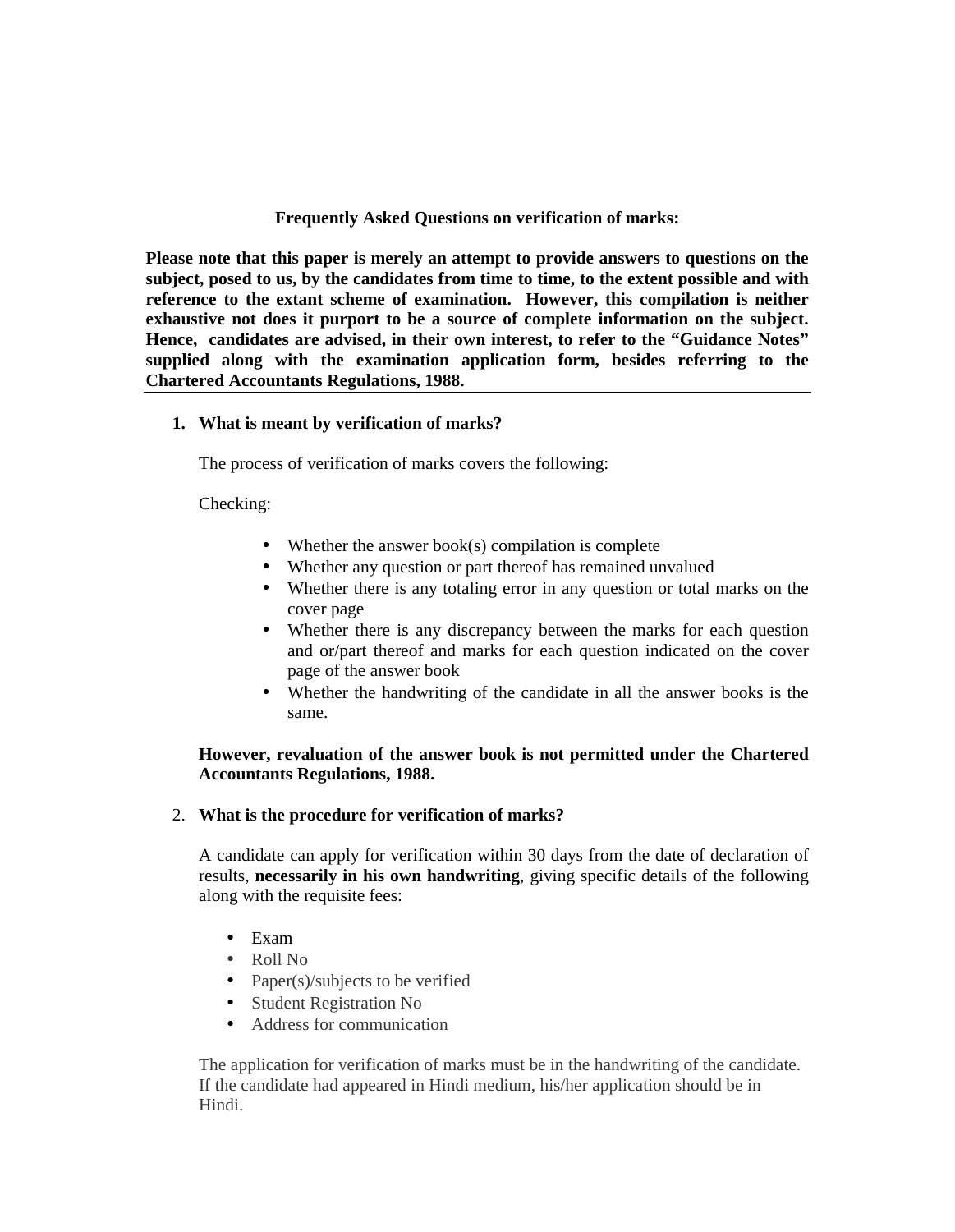Typewritten applications will not be entertained.

There is no standard format as such for such application. However, the application should be duly signed by the candidate.

Candidate should not write their e-mail IDs or mobile number or landline numbers in such verification requests.

# **3. Where should the application be sent:**

The application for verification along with the fees should be sent so as to reach us within a period of one month from the date of the declaration of results, at the following address:

The Additional Secretary, (Exams) The Institute of Chartered Accountants of India ICAI Bhawan Indraprastha Marg New Delhi 110 002

# **4. What is the fees for verification of marks?**

- For Final, PCE, IPCE/ATE/Units-Rs 100/- per paper subject to a maximum of Rs 400/- for all the papers of a group/both groups.
- For CPT: Rs 200/-.
- For Post qualification courses ISA, DIRM, ITL&WTO, MAC/TMC/CMC: Rs 500/-

#### **5. What is the mode of payment of the verification fees?**

The verification fees is payable by way of a demand draft drawn in favour of "The Secretary, The Institute of Chartered Accountants of India" payable at New Delhi and sent along with the application for verification.

#### 6. **How long does it take to get verification result?**

The verification process is meticulously drawn up exercise and it therefore takes time which may run to about 6-8 weeks. Though it will be our endeavour to inform the outcome of verification in respect of an exam at the earliest, yet the same cannot be assured, due to time consuming processes involved. However, all such candidates who do not receive the response latest upto 10 days before commencement of the next exam, may send an email to the exam dept. at the contact details as given below.

# **7. What are the possible outcomes, that may arise out of verification of marks:**

The verification exercise may result in

• No change of marks